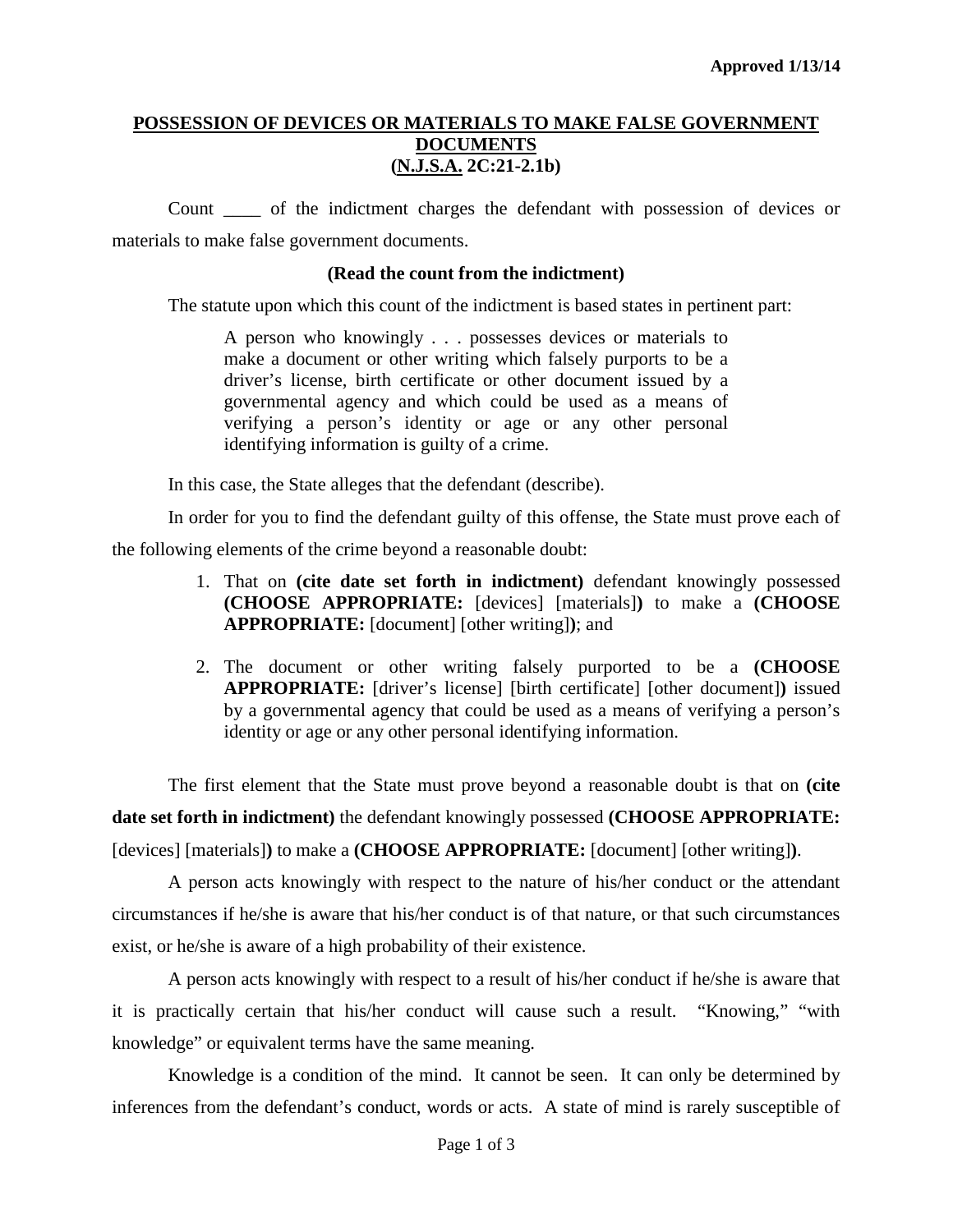#### **POSSESSION OF DEVICES OR MATERIALS TO MAKE FALSE GOVERNMENT DOCUMENTS (N.J.S.A. 2C:21-2.1b)**

direct proof but must ordinarily be inferred from the facts. Therefore, it is not necessary that the State produce witnesses to testify that an accused said that he/she had a certain state of mind when he/she did a particular thing. It is within your power to find that such proof has been furnished beyond a reasonable doubt by inferences which may arise from the nature of his/her acts and conduct and from all he/she said and did at the particular time and place and from all surrounding circumstances established by the evidence.

"Writing" includes printing or **[CHOOSE APPROPRIATE**: any other method of recording information, money, coins, tokens, stamps, seals, credit cards, badges, trademarks, access devices, and other symbols of value, right, privilege, or identification, including retail sales receipts, universal product code (UPC) labels and checks.<sup>[1](#page-0-0)</sup>]

The State must also prove that the defendant knowingly possessed S<sub>\_\_\_</sub> and that S<sub>\_\_\_\_</sub> is a device or material which could be used to make or produce a false document purporting to be a **(CHOOSE APPROPRIATE:** [driver's license] [birth certificate] [other document]**)** issued by a governmental agency.

# **[CHARGE THOSE FOLLOWING PARAGRAPHS AS APPLY TO YOUR CASE]**

## **ACTUAL POSSESSION**

A person is in actual possession of an item when he/she first, knows what it is: that is, he/she has knowledge of its character, and second, knowingly has it on his/her person at a given time.

## **CONSTRUCTIVE POSSESSION**

Possession may be constructive instead of actual. As I just stated, a person who, with knowledge of its character, knowingly has direct physical control over an item at a given time is in actual possession of it.

Constructive possession means possession in which the possessor does not physically have the item on his or her person but is aware that the item is present and is able to and has the intention to exercise control over it. So, someone who has knowledge of the character of an item and knowingly has both the power and the intention at a given time to exercise control over it,

<span id="page-1-0"></span> $N.J.S.A. 2C:21-1a.$